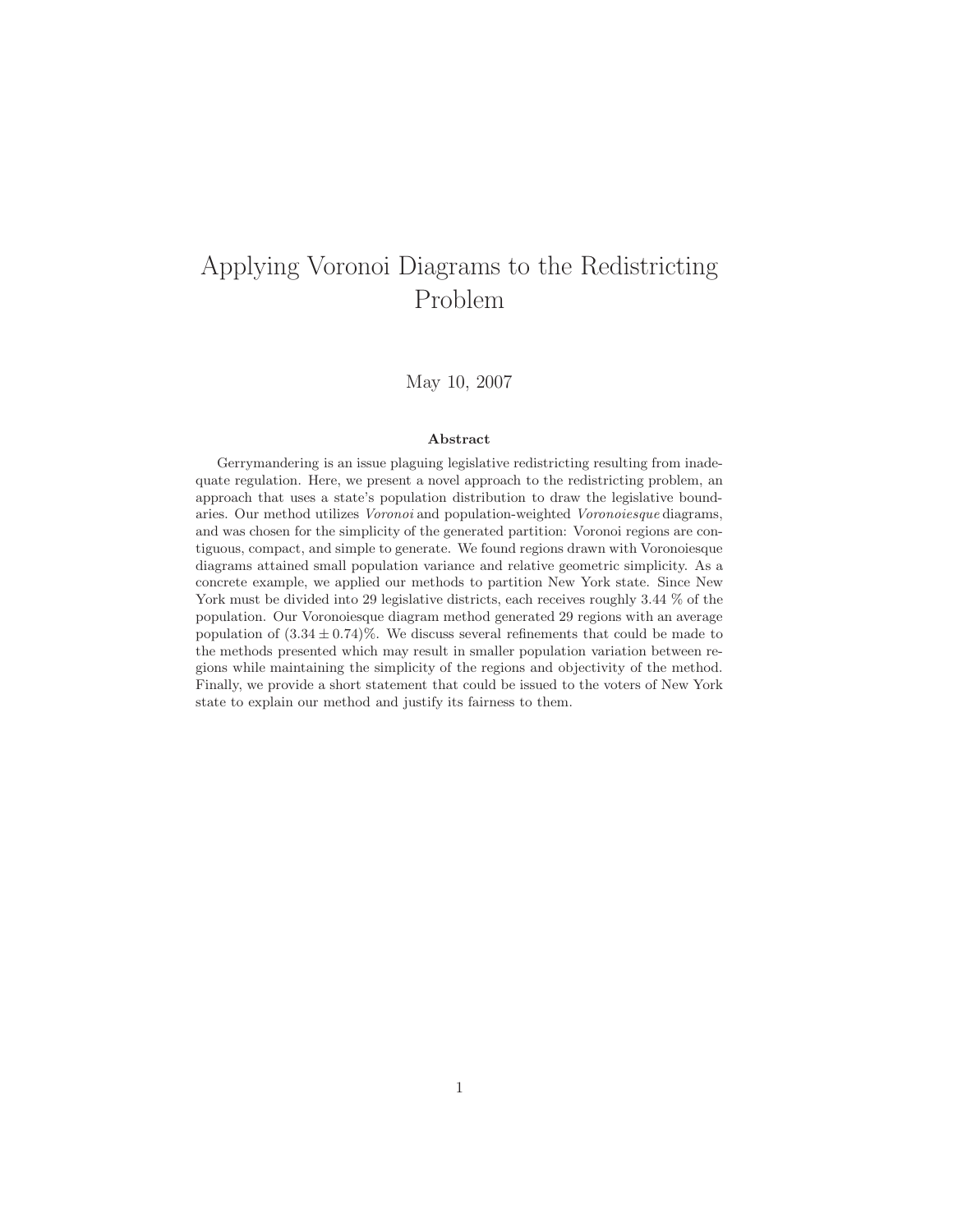# **Contents**

| $\mathbf{1}$   | Introduction<br>1.1<br>1.2                                                                                                                                                                                                                                                  | $\overline{4}$<br>$\overline{4}$<br>5    |  |  |  |  |  |
|----------------|-----------------------------------------------------------------------------------------------------------------------------------------------------------------------------------------------------------------------------------------------------------------------------|------------------------------------------|--|--|--|--|--|
| $\mathbf{2}$   | <b>Notation and Definitions</b>                                                                                                                                                                                                                                             |                                          |  |  |  |  |  |
| 3              | Theoretical Evaluation of our Model                                                                                                                                                                                                                                         |                                          |  |  |  |  |  |
| $\overline{4}$ | <b>Method Description</b><br>Voronoi Diagrams<br>4.1<br>Useful Features of Voronoi Diagrams<br>4.1.1<br>4.2<br>Determining Generator Points Using Population Density Distributions<br>4.3<br>Procedure for Creating Regions using Voronoi and Voronoiesque Diagrams.<br>4.4 | 7<br>$\overline{7}$<br>8<br>8<br>9<br>10 |  |  |  |  |  |
| 5              | Redistricting in New York State<br>5.1<br>Limitations of the Image-Based Density Map<br>5.2<br>Selecting Generator Points<br>5.3<br>5.4<br>5.5<br>5.6                                                                                                                       | 10<br>11<br>11<br>11<br>14<br>14<br>17   |  |  |  |  |  |
| 6              | Analysis<br>6.1<br>6.2                                                                                                                                                                                                                                                      | 17<br>17<br>18                           |  |  |  |  |  |
| $\overline{7}$ | <b>Improving the Method</b><br>Boundary Refinement<br>7.1<br>Geographic Obstacles<br>7.2                                                                                                                                                                                    |                                          |  |  |  |  |  |
| 8              | Bulletin to the Voters of the State of New York                                                                                                                                                                                                                             |                                          |  |  |  |  |  |
| 9              | Conclusion                                                                                                                                                                                                                                                                  |                                          |  |  |  |  |  |

# **List of Figures**

| Illustration of Voronoi diagram generated with Euclidean metric. Note the                |  |
|------------------------------------------------------------------------------------------|--|
| compactness and simplicity of the regions. $\dots \dots \dots \dots \dots \dots \dots$ 7 |  |
| Illustration of the process of 'growing' a Voronoi esque diagram with respect            |  |
| to a population density. Only three three generator points are used. Figures             |  |
|                                                                                          |  |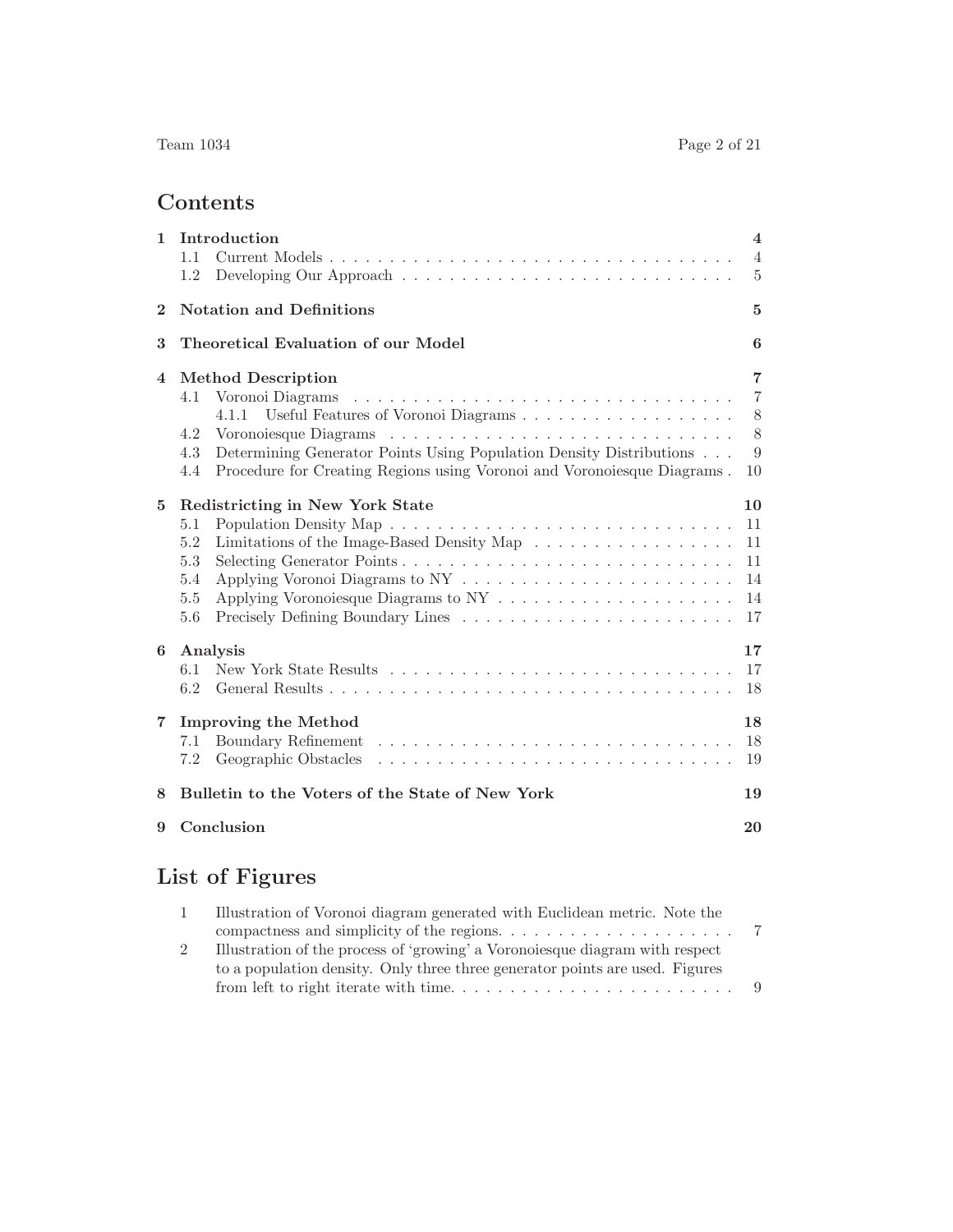| 3              | Illustration of creating divisions by first subdividing the map. Left: Pop-<br>ulation density distribution of hypothetical map with five desired districts. |    |
|----------------|--------------------------------------------------------------------------------------------------------------------------------------------------------------|----|
|                | Middle: A subdivision of the map into two regions generated from two un-                                                                                     |    |
|                | shown generator points. Right: Final division of each subregion from the                                                                                     |    |
|                |                                                                                                                                                              | 10 |
| $\overline{4}$ | New York State population density map. Data obtained from a 792-by-660                                                                                       |    |
|                | pixel raster image; color and height indicate the relative population density                                                                                |    |
|                |                                                                                                                                                              | 12 |
| $\overline{5}$ | Depiction of the implamentation of Voronoi diagrams with the Manhat-                                                                                         |    |
|                | tan metric in the three step process of: assigning degeneracies to generator                                                                                 |    |
|                | points, using the degenerate points to generate regions using the Voronoi                                                                                    |    |
|                | diagram method, and creating subregions of the regions generated by de-                                                                                      |    |
|                | generate points. Only the last two steps are depicted. The process for                                                                                       |    |
|                | Voronoiesque diagrams is the same. (Dots in each region represent genera-                                                                                    |    |
|                | tor point locations.) $\ldots \ldots \ldots \ldots \ldots \ldots \ldots \ldots \ldots \ldots \ldots$                                                         | 13 |
| 6              | Voronoi diagrams generated with three distance metrics before subdivision                                                                                    |    |
|                | of densely populated regions. (Dots in each region represent generator point                                                                                 |    |
|                |                                                                                                                                                              | 15 |
| 7              | Districts created by the Voronoiesque diagram for New York state. Average                                                                                    |    |
|                | population per region = $(3.34 \pm 0.74)\%$ . (Dots in each region represent                                                                                 |    |
|                |                                                                                                                                                              | 16 |
| 8              | Illustration of Voronoi diagram generation which takes geographic obstacles                                                                                  |    |
|                |                                                                                                                                                              | 19 |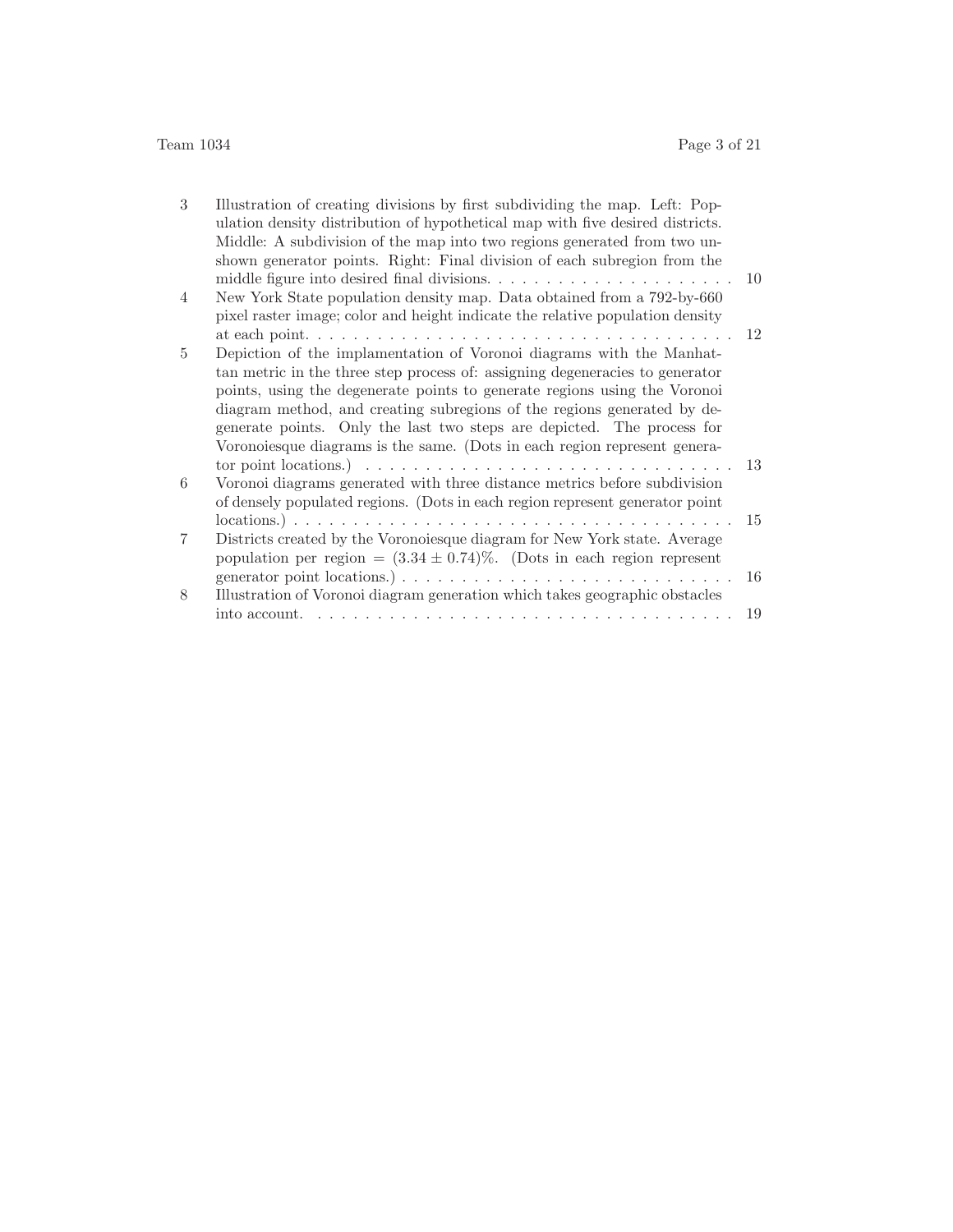# **1 Introduction**

Defining Congressional districts has long been a source of controversy in the United States. Since the district-drawers are chosen by those currently in power, the boundaries are often created to influence future elections by grouping an unfavorable minority demographic with a favorable majority; this process is called *Gerrymandering*. It is common for districts to take on bizarre shapes, spanning slim sections of multiple cities and criss-crossing the countryside in a haphazard fashion. The only lawful restrictions on legislative boundaries stipulate that districts must contain equal populations, but the makeup of the districts is left entirely to the district-drawers.

In the United Kingdom and Canada, the districts are more compact and intuitive. Their success in mitigating Gerrymandering is attributed to having turned over the task of boundary-drawing to nonpartisan advisory panels. However, these independent commissions can take 2-3 years to finalize a new division plan, calling their effectiveness into question. It seems clear that the U.S. should establish similar unbiased commissions, yet make some effort to increase the efficiency of these groups. Accordingly, our goal is to develop a small toolbox that aids in the redistricting process. Specifically, we will create a model that draws legislative boundaries using simple geometric constructions.

#### **1.1 Current Models**

The majority of methods for creating districts fall into two categories: ones that depend on a current division arrangement (most commonly counties) and ones that do not depend on current divisions. Most fall into the former category. By using current divisions, the problem is reduced to grouping these divisions in a desirable way using a multitude of mathematical procedures. Mehrotra et.al. uses graph partitioning theory to cluster counties to total population variation of around 2% of the average district size [8]. Hess and Weaver use an iterative process to define population centroids, use integer programming to group counties into equally populated districts, and then reiterate the process until the centroids reach a limit [5]. Garfinkel and Nemhauser use iterative matrix operations to search for district combinations that are contiguous and compact [3]. Kaiser begins with the current districts and systematically swaps populations with adjacent districts [4]. All of these methods use counties as their divisions since they partition the state into a relatively small number of sections. This is necessary because most of the mathematical tools they use become slow and imprecise with many divisions. (This is the same as saying they become unusable in the limit when the state is divided into more continuous sections.) Thus using small divisions, like zip codes which on average are 5 times smaller than a county in New York, becomes impractical.

The other category of methods is less common. Out of all our researched papers and documentation, there were only two methods that did not depend on current state divisions. Forrest's method continually divides a state into halves while maintaining population equality until the required number of districts is satisfied [4, 5]. Hale, Ransom and Ramsey create pie-shaped wedges about population centers. This creates homogeneous districts which all contain portions of a large city, suburbs, and less populated areas [4]. These approaches are noted for being the least biased since their only consideration is population equality and do not use preexisting divisions. Also, they are straightforward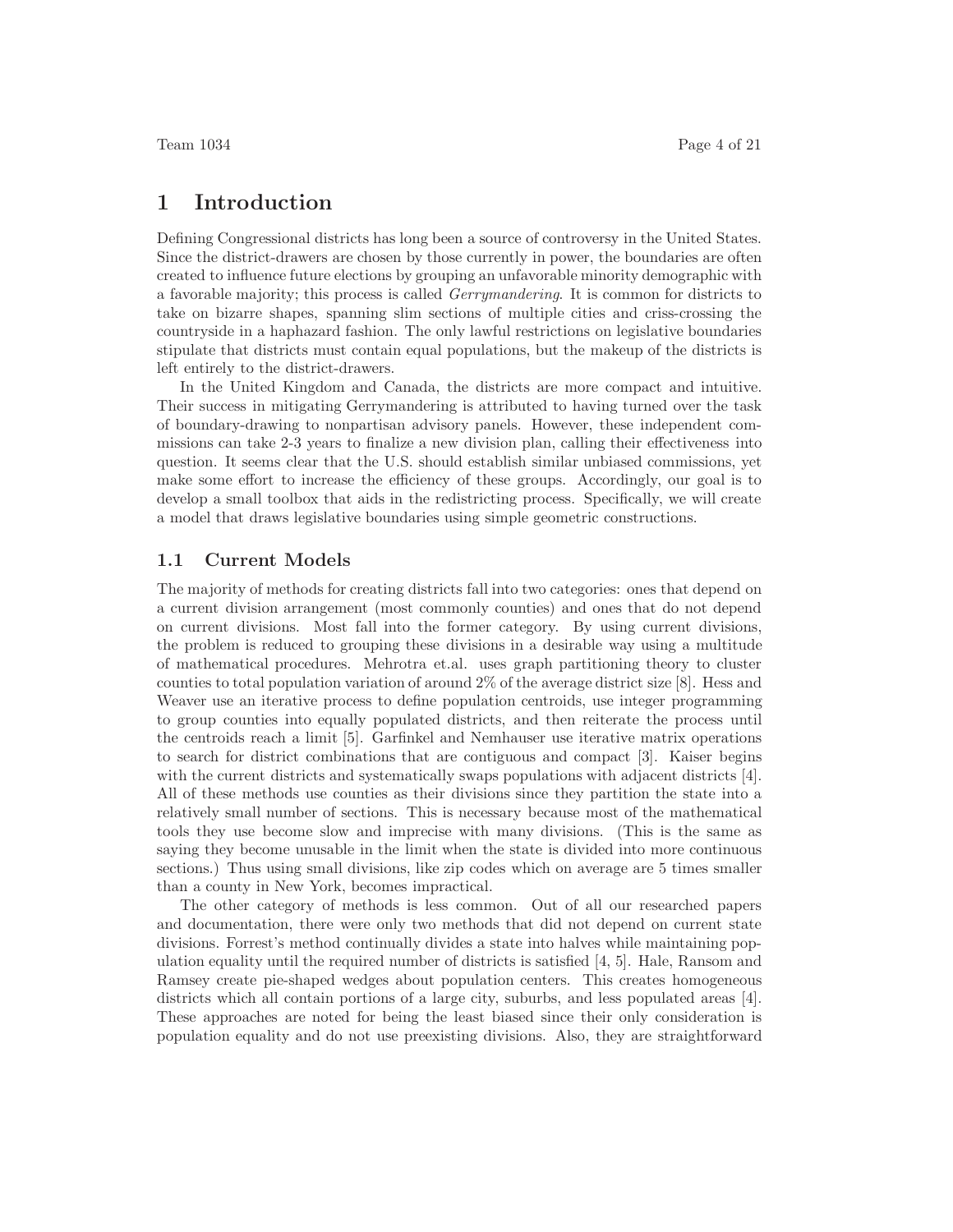to apply. However, they do not consider any other possibly important considerations for districts, such as: geographic freaures of the state or how well they encompass cities.

#### **1.2 Developing Our Approach**

Since our goal is to create new methods that add to the diversity of models available to a committee, we should focus on creating district boundaries independently of current divisions. Not only has this approach not been explored to its fullest, but it is not obvious why counties are a good beginning point for a model: Counties are created in the same arbitrary way as districts, so they might also contain biases, since counties are typically not much smaller than districts. Many of the division dependent models end up relaxing their boundaries from county lines in order to maintain equal populations, which makes the initial assumption of using county divisions useless, and also allows for gerrymandering if this relaxation method is not well regulated.

Treating the state as continuous (i.e. without preexisting divisions) does not lead to any specific type of approach. It gives us a lot of freedom, but at the same time we can impose more conditions. If the Forrest and Hale et.al. methods are any indication, we should focus on keeping cities within districts and introduce geographical considerations. (Note that these conditions do not have to be considered if we were to treat the problem discretely because current divisions, like counties, are probably dependent on prominent geographical features.)

**Goal: Create a method for redistricting a state by treating the state continuously. We require the final districts to contain equal populations and be contiguous. Additionally, the districts should be as simple as possible (see** *§***2 for a definition of simple) and optimally take into account important geographical features of the state.**

# **2 Notation and Definitions**

- **contiguous:** A set *R* is contiguous if it is pathwise-connected.
- **compactness:** We would like the definition of compactness to be intuitive. One way to look at compactness is the ratio of the area of a bounded region to the square of its perimeter. In other words

$$
C_R = \frac{A_R}{p_R^2} = \frac{1}{4\pi} \mathcal{Q}
$$

where  $C_R$  is the compactness of region  $R$ ,  $A_R$  is the area,  $p_R$  is the perimeter and Q is the isoperimetric quotient. We do not explicitely use this equation, but we do keep this idea in mind when we evaluate our model.

• **simple:** Simple regions are compact and convex. Note that this describes a relative quality, so we can compare regions by their simplicity.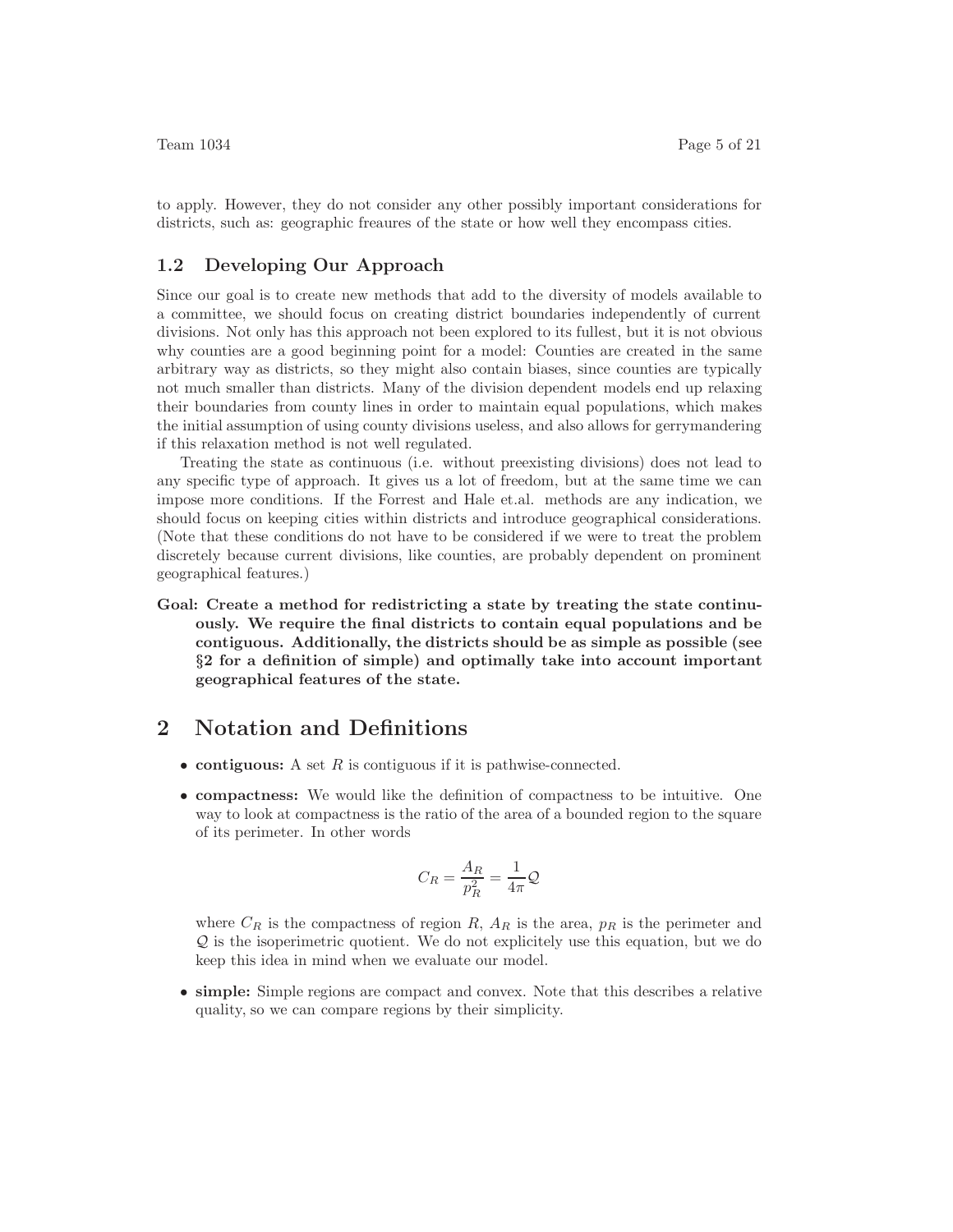- **Voronoi diagrams:** a partition of the plane with respect to n nodes in the plane such that points in the plane are in the same region of a node if they are closer to that node than to any other point (for a detailed description, see §4.1)
- **generator point:** a node of a Voronoi diagram
- **degeneracy:** the number of districts represented by one generator point
- **Voronoiesque diagram:** a variation of the Voronoi diagram based on equal masses of the regions (see §4.2)
- **population center:** a region of high population density

# **3 Theoretical Evaluation of our Model**

How we analyze our model's results is a tricky affair since there is disagreement in the redistricting literature on key issues. **Population equality** is the most well defined. By law, the populations within districts have to be the same to within a few percent of the average population per district. No specific percentage is given, but be assumed to be around 5%.

Creating a successful redistricting model also requires **contiguity**. In accordance with state law, districts need to be path-wise connected so that one part of a district cannot be on one side of the state and the other part on the other end of the state. This requirement is meant to maintain locality and community within districts. It does not, however, restrict islands districts from including islands if the island's population is below the required population level.

Finally, there is a desire for the districts to be, in one word, **simple**. There is little to no agreement on this characteristic, and the most common terminology for this is compact. Taylor defines simple as a measure of divergence from compactness due to indentation of the boundary and gives an equation relating the non-reflexive and reflexive interior angles of a region's boundary [9]. Young provides seven more measures of compactness. The Roeck test is a ratio of the area of the largest inscribable circle in a region to the area of that region. The Schwartzberg test takes ratio between the adjusted perimeter of a region to a the perimeter of a circle whose area is the same as the area of the region. The moment of inertia test measures relative compactness by comparing "moments of inertia" of different district arrangements. The Boyce-Clark test compares the difference between points on a district's boundary and the center of mass of that district, where zero deviation of these differences is most desirable. The perimeter test compares different district arrangements buy computing the total perimeter of each. Finally, there is the visual test. This test decides simplicity based on intuition [11].

Young notes that "a measure [of compactness] only indicates when a plan is more compact than another"[11]. Thus, not only is there no consensus on how to analyze redistricting proposals, it is also difficult to compare them.

Finally, we remark that the above list only constrains the shape of generated districts. We have not mentioned of any other potentially relevant feature. For instance, it does not consider how well populations are distributed or how well the new district boundaries conform with other boundaries, like counties or zip codes. Even with this short list, it is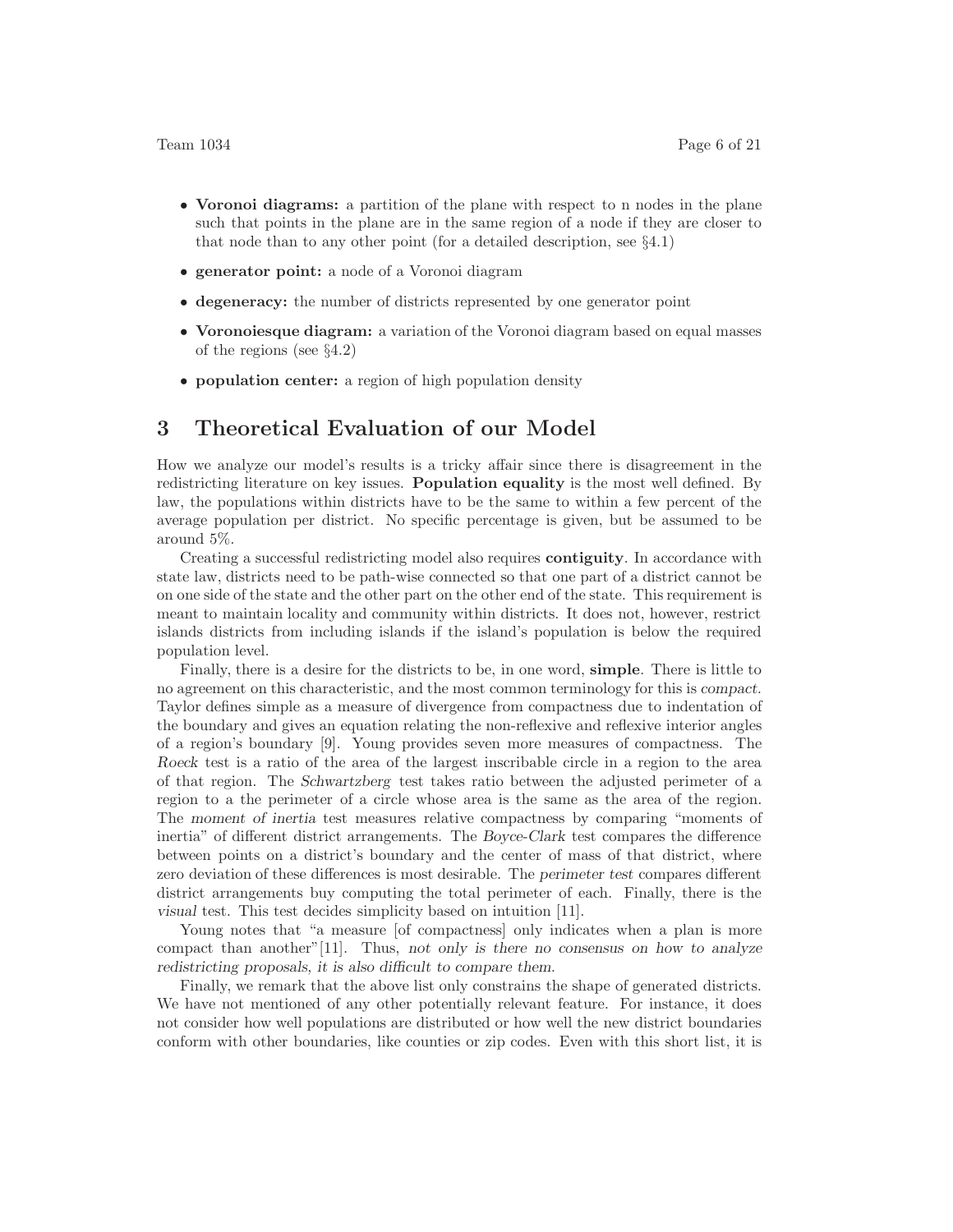

Figure 1: Illustration of Voronoi diagram generated with Euclidean metric. Note the compactness and simplicity of the regions.

clear that we are not in a position to define a rigorous definition of simplicity. What we can do, however, is identify features of our proposed districts which are simple and which are not. This is in line with our goal defined in sec. 1.2, since this list can be provided to a districting commission who decide how relevant those simple features are. **We do not explicitly define** *simple***, we loosely evaluate simplicity based on overall contiguity, compactness, convexity, and intuitiveness of the model's districts.**

# **4 Method Description**

Our approach depends heavily on using Voronoi diagrams. We begin with a definition, its features, and motivate its application to redistricting.

#### **4.1 Voronoi Diagrams**

A Voronoi diagram is a set of polygons, called Voronoi polygons, formed with respect to *n* generator points contained in the plane. Each generator  $p_i$  is contained within a Voronoi polygon  $V(p_i)$  with the following property:

 $V(p_i) = \{q | d(p_i, q) \leq d(p_i, q), i \neq j\}$  where  $d(x, y)$  is the distance from point *x* to *y* 

That is, the set of all such *q* is the set of points closer to  $p_i$  than to any other  $p_j$ . Then the diagram is given by (see fig 1)

$$
\mathbf{V} = \{V(p_1), \ldots, V(p_n)\}
$$

Note that there is no assumption on the metric we use. Out of the many possible choices, we use the three most common:

• Euclidean Metric:  $d(p, q) = \sqrt{(x_p - x_q)^2 + (y_p - y_q)^2}$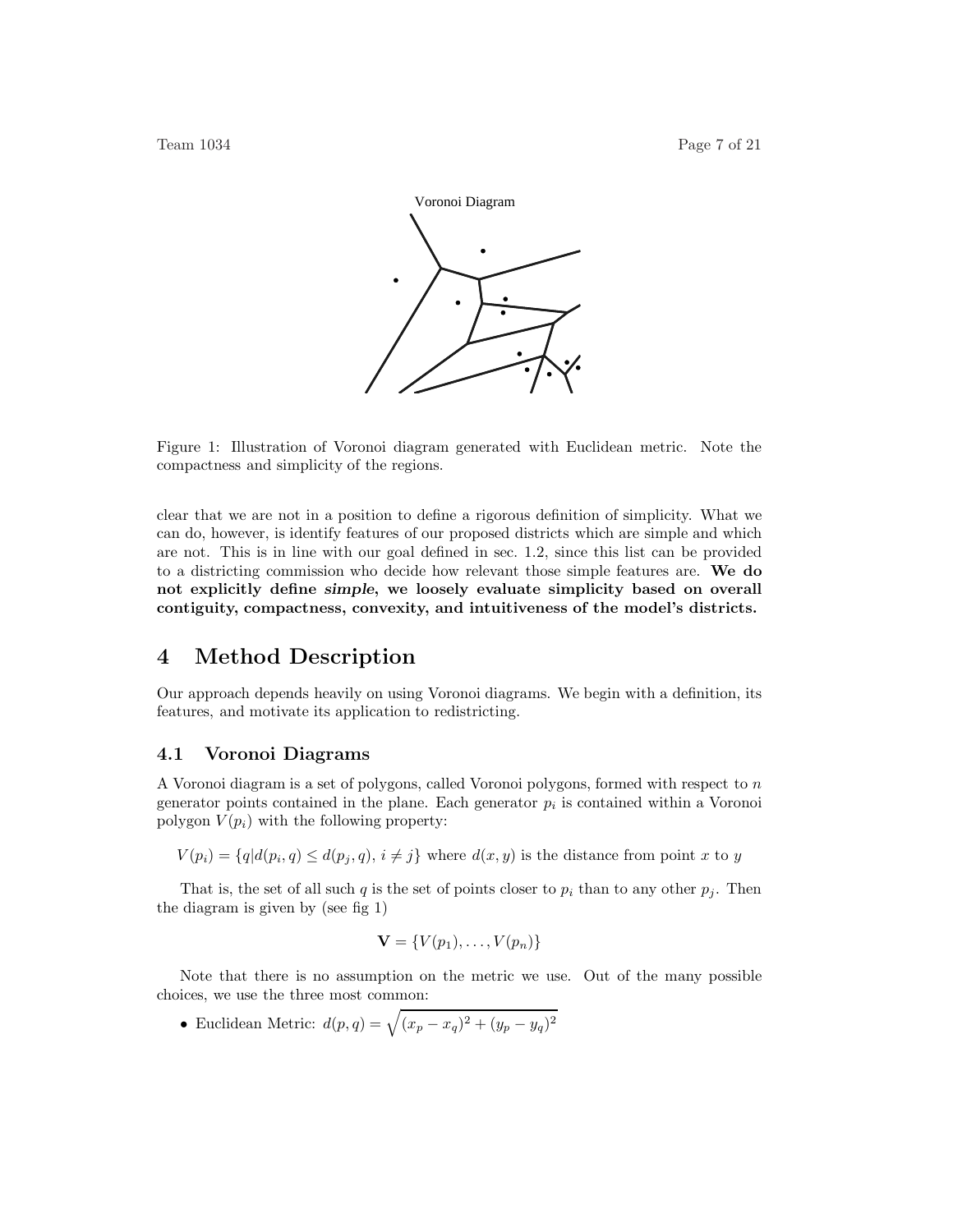- Manhattan Metric:  $d(p, q) = |x_p x_q| + |y_p y_q|$
- Uniform Metric:  $d(p, q) = \max\{|x_p x_q|, |y_p y_q|\}$

#### **4.1.1 Useful Features of Voronoi Diagrams**

Here is a summary of relevant properties:

- The Voronoi diagram for a given set of generator points is unique and produces polygons, which are path connected.
- The nearest generator point to  $p_i$  determines an edge of  $V(p_i)$
- The polygonal lines of a Voronoi polygon do not intersect the generator points.
- When working in the Euclidean metric, all regions are convex.

These properties are important for our model. The first property tells us that regardless of how we choose our generator points we generate unique regions. This is good when considering the politics of Gerrymandering. The second property implies that each region is defined in terms of the surrounding generator points while in turn, each region is relatively compact. **These features of Voronoi diagrams effectively satisfy two out of the three criteria for partitioning a region: contiguity and simplicity**.

#### **4.2 Voronoiesque Diagrams**

The second method we use to create regions is a modification of the intuitive construction of Voronoi diagrams. The method does not fall under the definition of Voronoi diagrams, but since it is similar to Voronoi diagrams, we call them Voronoiesque diagrams. One way to visualize the construction of Voronoi diagrams is to imagine shapes (determined by the metric) that grow radially outward at a constant rate from each generator point. In the Euclidean metric these shapes are circles. In the Manhattan metric they are diamonds. In the Uniform metric, they are squares. The interior of these shapes form the regions of the diagram. As the regions intersect, they form the boundary lines for the regions. With this picture in mind, we define Voronoiesque diagrams to be the boundaries defined by the intersections of these growing shapes. The fundamental difference between Voronoi and Voronoiesque diagrams is that Voronoiesque diagrams grow the shapes radially outward at a constant rate like Voronoi diagrams. Their radial growth is defined with respect to some real function on a subset of  $\mathbb{R}^2$  (representing the space on which the diagram is being generated). See fig.2

More rigorously, we define a Voronoi diagram to be the intersections of the  $\mathcal{V}_i^{(t)}$ 's, where  $\mathcal{V}_i^{(t)}$  is the Voronoiesque region, or just 'region', generated by the generator point  $p_i$  at iteration *t*. With every iterations,

$$
\mathcal{V}_i^{(t)} \subset \mathcal{V}_i^{(t+1)}
$$

and

$$
\int_{\mathcal{V}_i} f(x, y) dA = \int_{\mathcal{V}_j} f(x, y) dA
$$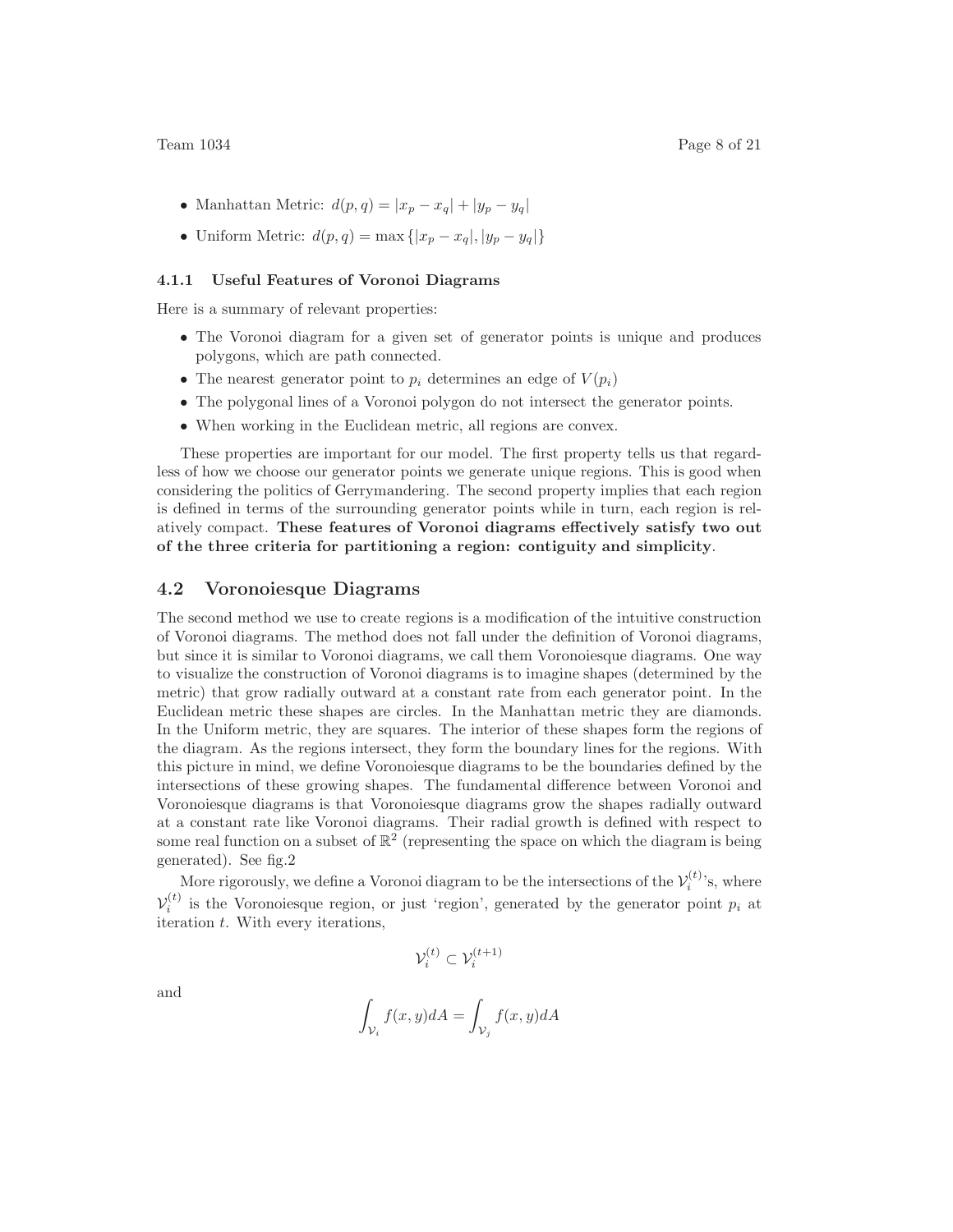

Figure 2: Illustration of the process of 'growing' a Voronoiesque diagram with respect to a population density. Only three three generator points are used. Figures from left to right iterate with time.

for all  $V_i$ ,  $V_j$  representing different regions. The manner in which the  $V_i^{(t)}$ 's are grown radially from one iteration to the next is determined by the metric used.

What's useful about Voronoiesque diagrams is that their growth can be controlled by requiring that the area under the function *f* for each region is the same at every iteration. In our model, we take *f* to be the population distribution of the state. Thus the above equation is a statement of population equality. Also, when  $f$  is constant, the regions grow at a constant rate, so the resulting diagram is Voronoi.

The final consideration for using Voronoiesque diagrams is determining the location for generator points.

# **4.3 Determining Generator Points Using Population Density Distributions**

For now, we have defined how to generate regions given a set of generator points. Here we consider how to define the generator points in order to create Voronoi and Vornoiesque diagrams. In the case of Voronoi diagrams, this is our only degree of freedom since generator points generate unique Voronoi regions. We found no well defined algorithm to do this, but instead came up with a procedure that functions decently.

Our first approach is to place generator points at the *m* largest set of peaks that are well distributed throughout the state, (where *m* is the required number of districts in that state). By choosing generator points in this way, we keep larger cities within the boundaries we will generate with Voronoi or Vornoiesque diagrams and we make sure the generator points are well dispersed throughout the state. One problem that arises is when cities are so large that in order for districts to hold the same amount of people, a city must be divided into districts. A perfect example is New York City, which contains enough people to hold 13 districts. Taking large cities into account takes extra consideration.

Our second approach is to choose the largest peaks in the population distribution and assign each peak with a weight. The weight for each generator point is the number of districts the population surrounding that peak needs to be divided into. We call this weight the degeneracy of the generator point. We begin assigning generator points to the highest populated cities with their corresponding degeneracies until the sum of all the generator points and their respective degeneracies is equal to *m*. In other words, until: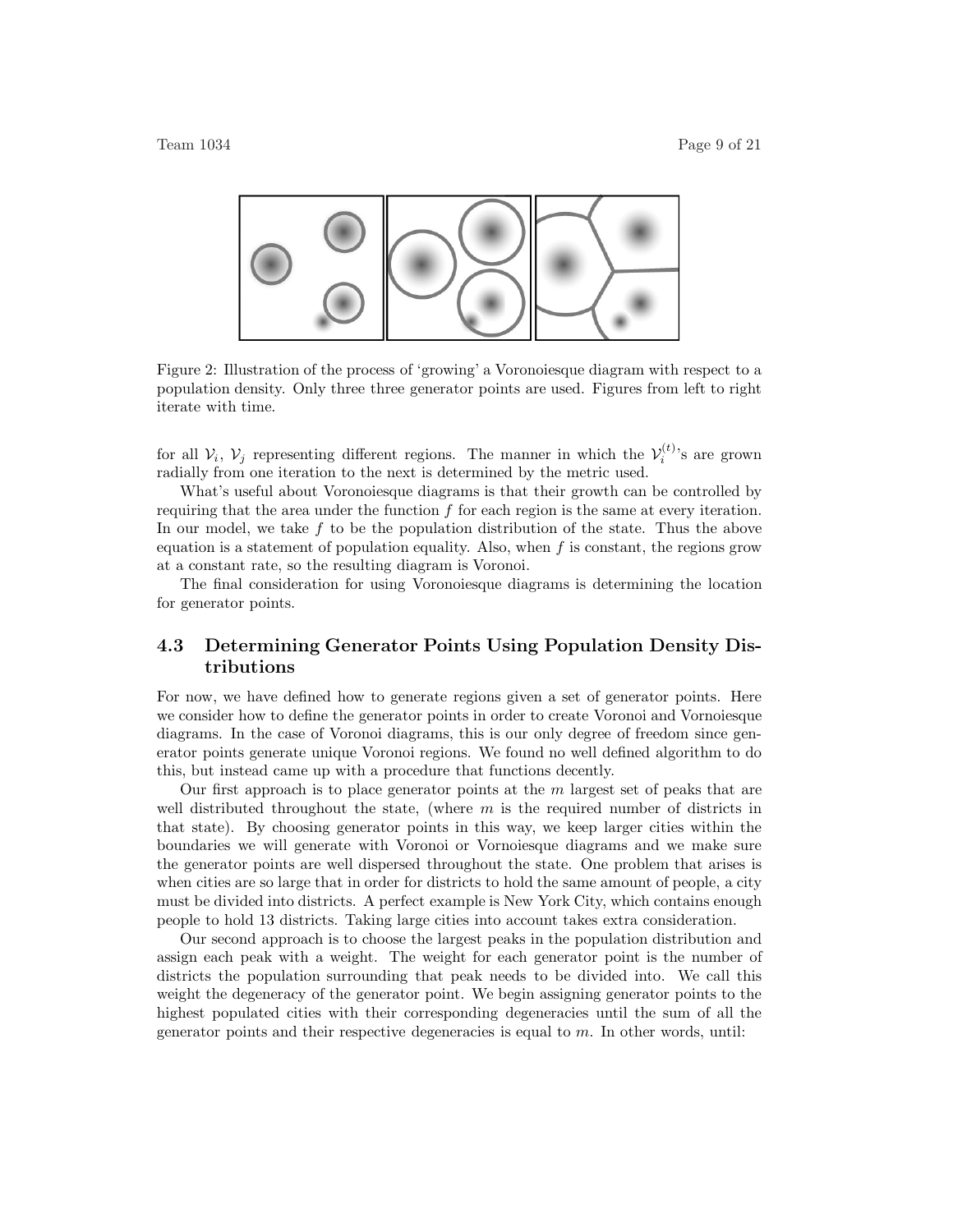

Figure 3: Illustration of creating divisions by first subdividing the map. Left: Population density distribution of hypothetical map with five desired districts. Middle: A subdivision of the map into two regions generated from two unshown generator points. Right: Final division of each subregion from the middle figure into desired final divisions.



As we will see when we apply our model to New York, this method works well. It should be noted, though, that this is not the only way to define the location of generator points, but it is a very good start.

# **4.4 Procedure for Creating Regions using Voronoi and Voronoiesque Diagrams**

Once we have our generator points, we can generate our diagrams with two more steps: first generate the diagram using the given generator points. Within each generated region, called a subdivision, with some degeneracy *r*, create *r* new generator points within that subdivision by finding the *r* largest population density peaks and create another diagram. See fig.3

# **5 Redistricting in New York State**

At this point, we have described a general procedure for generating political districts with Voronoi diagrams which seems effective. We now turn our attention to testing our models on New York.

- **has regions with large population density**,
- **has regions with constrained geography**,
- and **must be divided into many (29) regions**.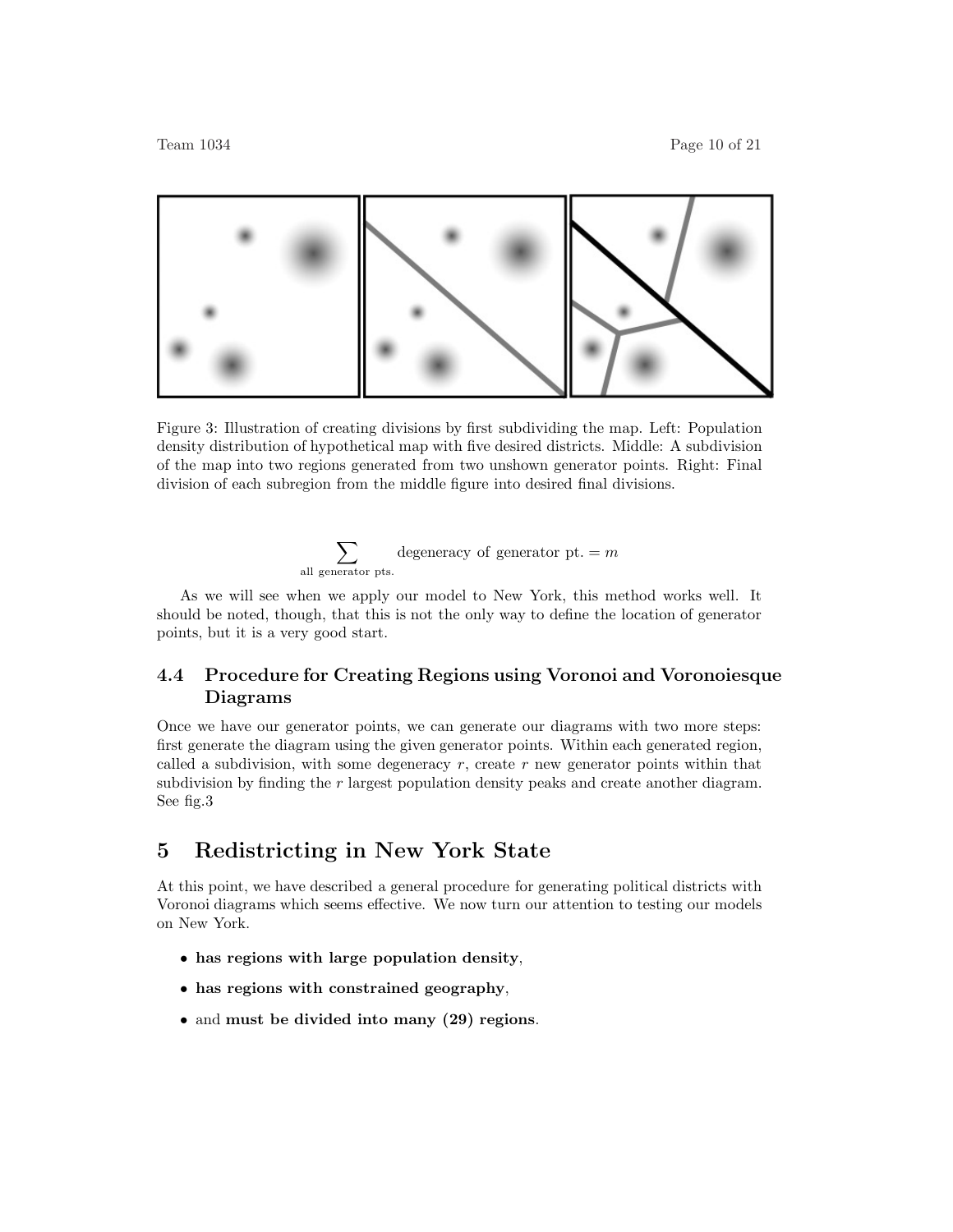We begin by explaining our method for choosing generator points at population centers, since these points will uniquely determine a Voronoi diagram for the state. Then we describe several methods for generating Voronoi and Voronoiesque diagrams from these points and present the corresponding results. Finally we discuss how to use these diagrams to create actual political districts for New York state.

#### **5.1 Population Density Map**

To apply our Voronoi diagram methods to New York, we first obtain an approximate population density map of the state. The U.S. Census Bureau maintains a database [2] which contains census tract-level population statistics; when combined with boundary data [1] for each tract, it's possible to generate a density map with a resolution no coarser than 8,000 people per region [7]. Unfortunately, our limited experience with the Census Bureau's data format prevented us from accessing this data directly, and we contented ourselves with a 792-by-660 pixel approximation to the population density map [6].

We loaded this raster image into MATLAB and generated a surface plot where height represented population density at each point. To remove artifacts introduced by using a coarse lattice representation for finely-distributed data, we applied a 6-pixel moving average filter to the density map. The resulting population density is shown in fig. 4.

#### **5.2 Limitations of the Image-Based Density Map**

The population density image we used yielded a density value for every third of a square mile from the following set (measured in people per square mile):

{0*,* 10*,* 25*,* 50*,* 100*,* 250*,* 500*,* 1000*,* 2500*,* 5000}*.*

This provides a decent approximation for regions with a density smaller than 5*,* 000 *people/sq.mi.* However, since New York City's average population density is 26*,* 403 *people/sq.mi.* [10], the approximation will break down at large population centers.

#### **5.3 Selecting Generator Points**

Our criteria for redistricting the state stipulates that the regions we generate must contain equal populations. New York state must be divided into 29 congressional districts to support its share of representatives, so each region must contain  $\approx 3.45\%$  of the state's population. Since a state's population is concentrated primarily in a small number of cities, we use local maxima of the population density map as candidates for generator points.

If we were to simply choose the highest 29 peaks from the population density map as our set of generator points, the resulting set would be contained entirely in the largest population centers and would not be well distributed evenly over state. For the largest population centers, we assign a single generator point with a degeneracy as described in 4.3. After all the generator points have been assigned, we generate a Voronoi diagram for the state. Then, we return to the regions with degenerate generator points and repeat the process of finding generator points for that region and generate a Voronoi diagram from them. See fig. 3 for an illustration of the decomposition before and after subdivision.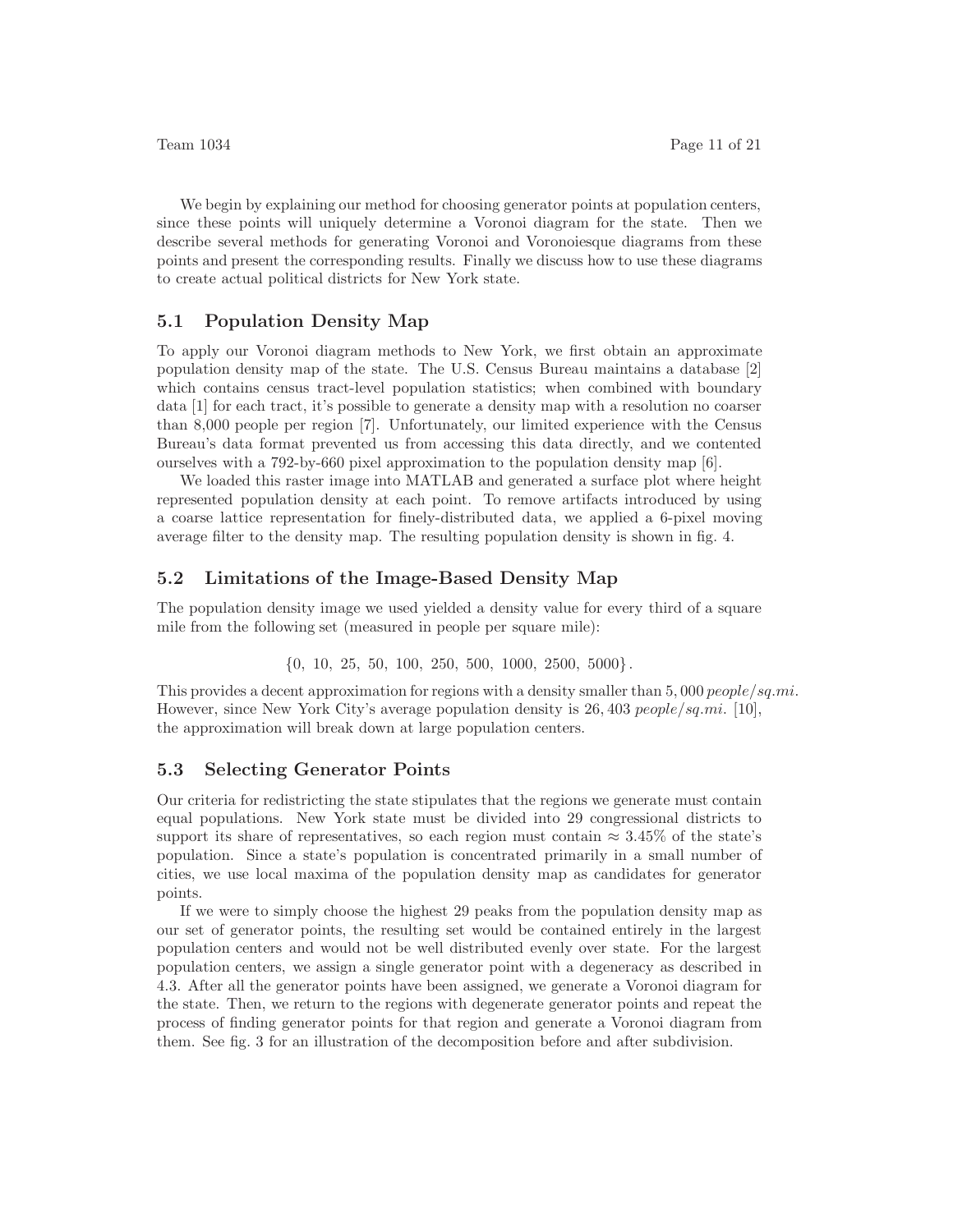

(a) Top View: White areas represent high population density over New York



(b) Angled View: Clearer view of population distibution over New York

Figure 4: New York State population density map. Data obtained from a 792-by-660 pixel raster image; color and height indicate the relative population density at each point.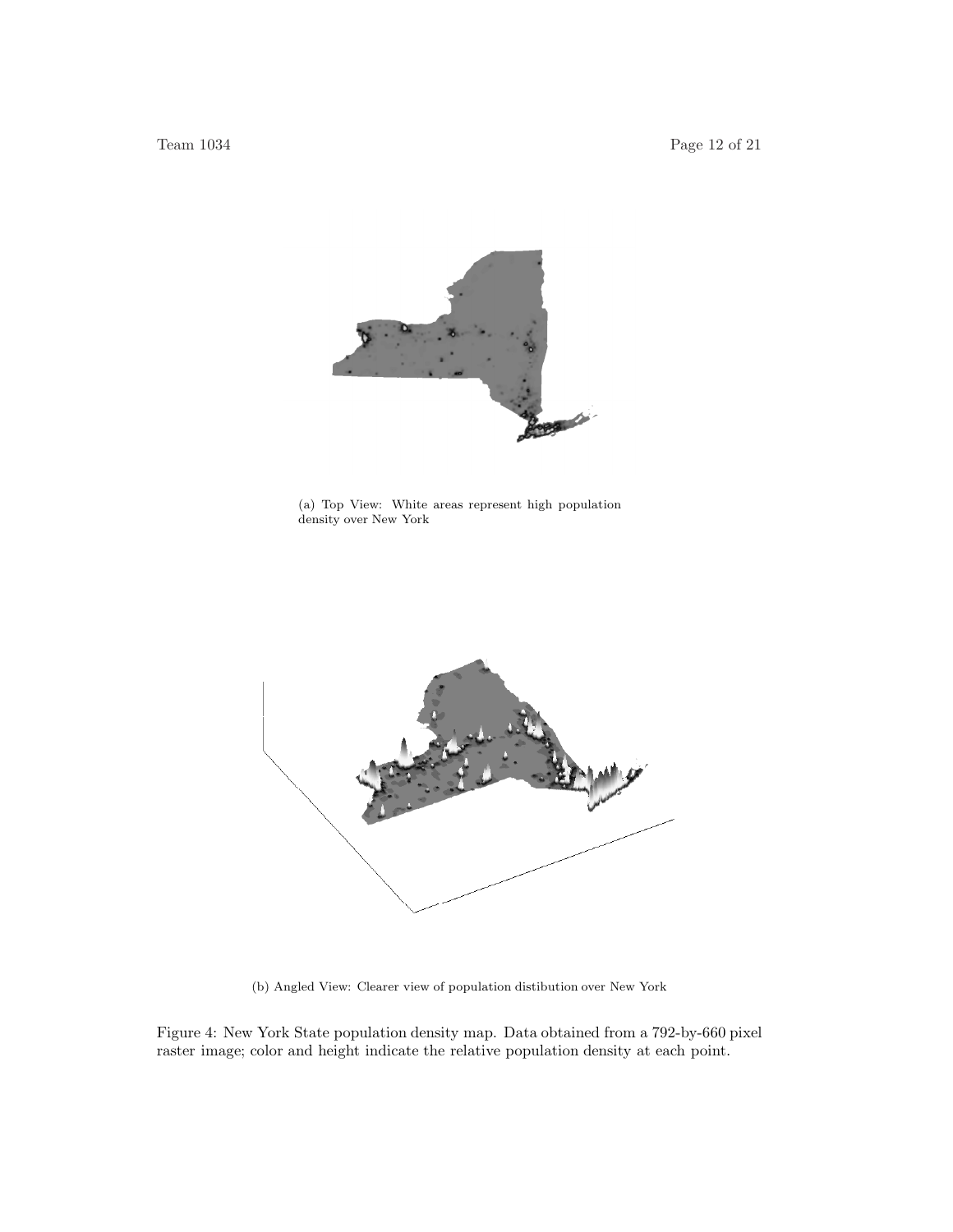

(a) Regions created using the Manhattan metric before subdivisions are implemented.



(b) Regions created using the Manhattan metric after subdivisions are implemented. Subdivisions are created in New York City, Buffalo, Rochester, and Albany

Figure 5: Depiction of the implamentation of Voronoi diagrams with the Manhattan metric in the three step process of: assigning degeneracies to generator points, using the degenerate points to generate regions using the Voronoi diagram method, and creating subregions of the regions generated by degenerate points. Only the last two steps are depicted. The process for Voronoiesque diagrams is the same. (Dots in each region represent generator point locations.)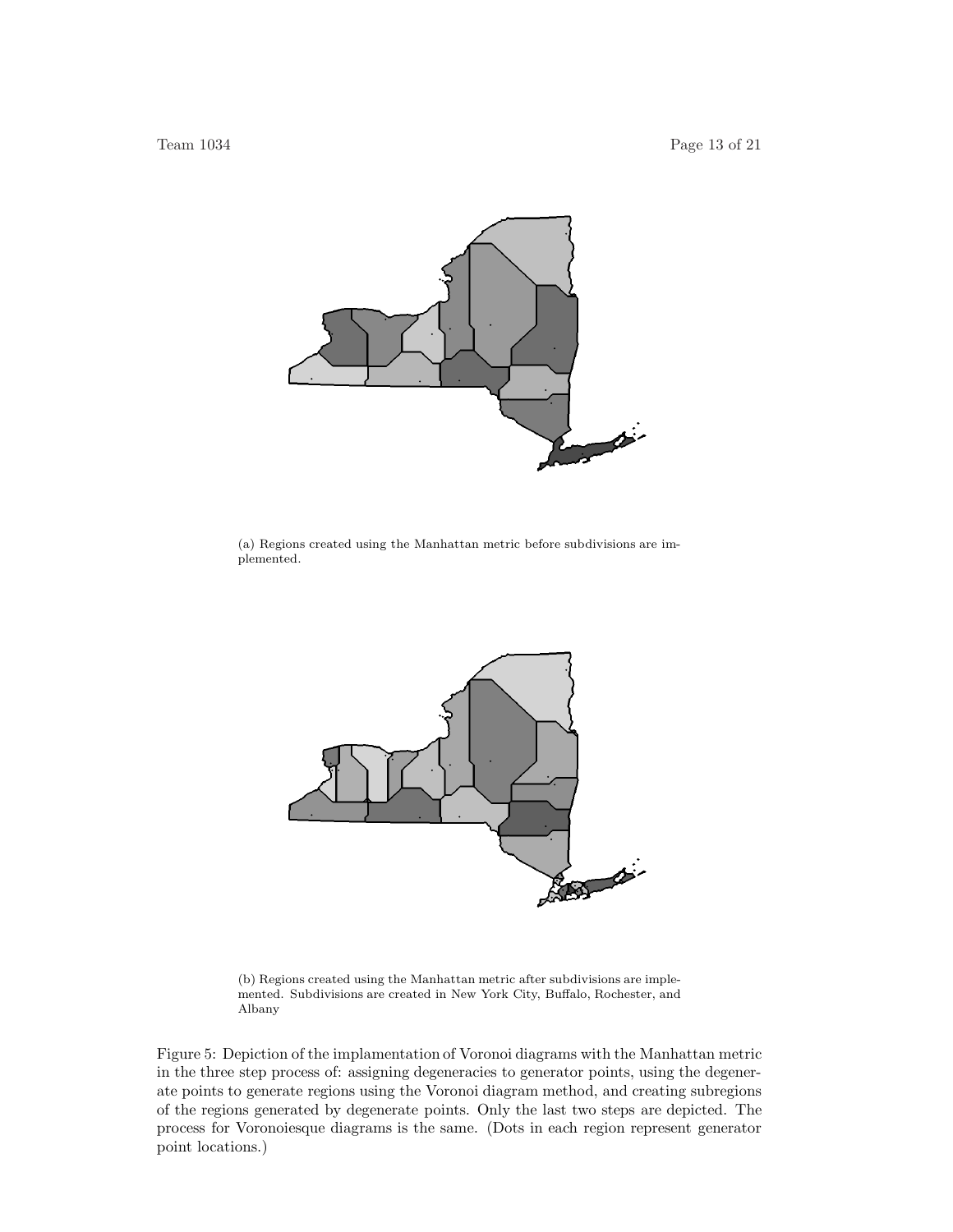Based on our density data for New York state, we subdivide the region around New York City into 12 subregions, Buffalo into 3 subregions, and Rochester and Albany into 2 subregions. Note that this roughly corresponds to the current allocation, where New York City receives 14 districts, Buffalo gets 3, and Rochester and Albany both get roughly 2. Here, New York City's population is underestimated since the average density there far exceeds our data's density range. With a more detailed data set, our method would have called for the correct number of subdivisions.

### **5.4 Applying Voronoi Diagrams to NY**

The simplest method we consider for generating congressional districts is to simply generate the discrete Voronoi diagram from a set of generator points. We achieve this by iteratively 'growing' regions outward with the function *f* constant. That way the regions grow at a constant rate, and hence the resulting diagram is voronoi. A region's growth is limited at each step by its radius in a certain metric; we considered the Euclidean, Manhattan, and uniform metrics. Once the initial diagram has been created, a new set of generator points for dense regions are chosen and those regions are subdivided using the same method. Unrefined decompositions can be seen in fig. 6.

Each metric produces a relatively simple decomposition of the state, though the Manhattan metric has simpler boundaries and yields a slightly smaller population variance between regions.

#### **5.5 Applying Voronoiesque Diagrams to NY**

Though our simple Voronoi diagrams produced simple regions with a population mean near the desired value, the population variance between regions is enormous. In this sense, the simple Voronoi decomposition doesn't meet one of the main parts of our redistricting goal. However, the Voronoi regions are so simple that we prefer to augment this method with population weights rather than abandon it entirely.

Fig. 7 shows the result of this decomposition, along with exploded views of the two regions which were subdivided more than twice in the refinement stage of the diagram generation. The population contained in each region is summarized in table 1.

| Region $#$     | Population $%$ | Region $#$     | Population $\%$ | Region $#$ | Population $%$ |
|----------------|----------------|----------------|-----------------|------------|----------------|
|                | 3.03           | $\overline{2}$ | 3.02            | 3          | 6.15           |
| 4              | 3.51           | 5              | 3.43            | 6          | 3.45           |
| $\overline{7}$ | 3.43           | 8              | 3.22            | 9          | 3.50           |
| 10             | 3.19           | 11             | 2.78            | 12         | 3.33           |
| 13             | 3.21           | 14             | 3.00            | 15         | 3.43           |
| 16             | 3.38           | 17             | 4.43            | 18         | 4.76           |
| 19             | 3.24           | 20             | 3.12            | 21         | 2.97           |
| 22             | 3.17           | 23             | 3.17            | 24         | 3.21           |
| 25             | 2.44           | 26             | 2.12            | 27         | 3.66           |
| $28\,$         | 3.79           | 29             | 3.71            |            |                |

Table 1: Population Fraction in each Legislative District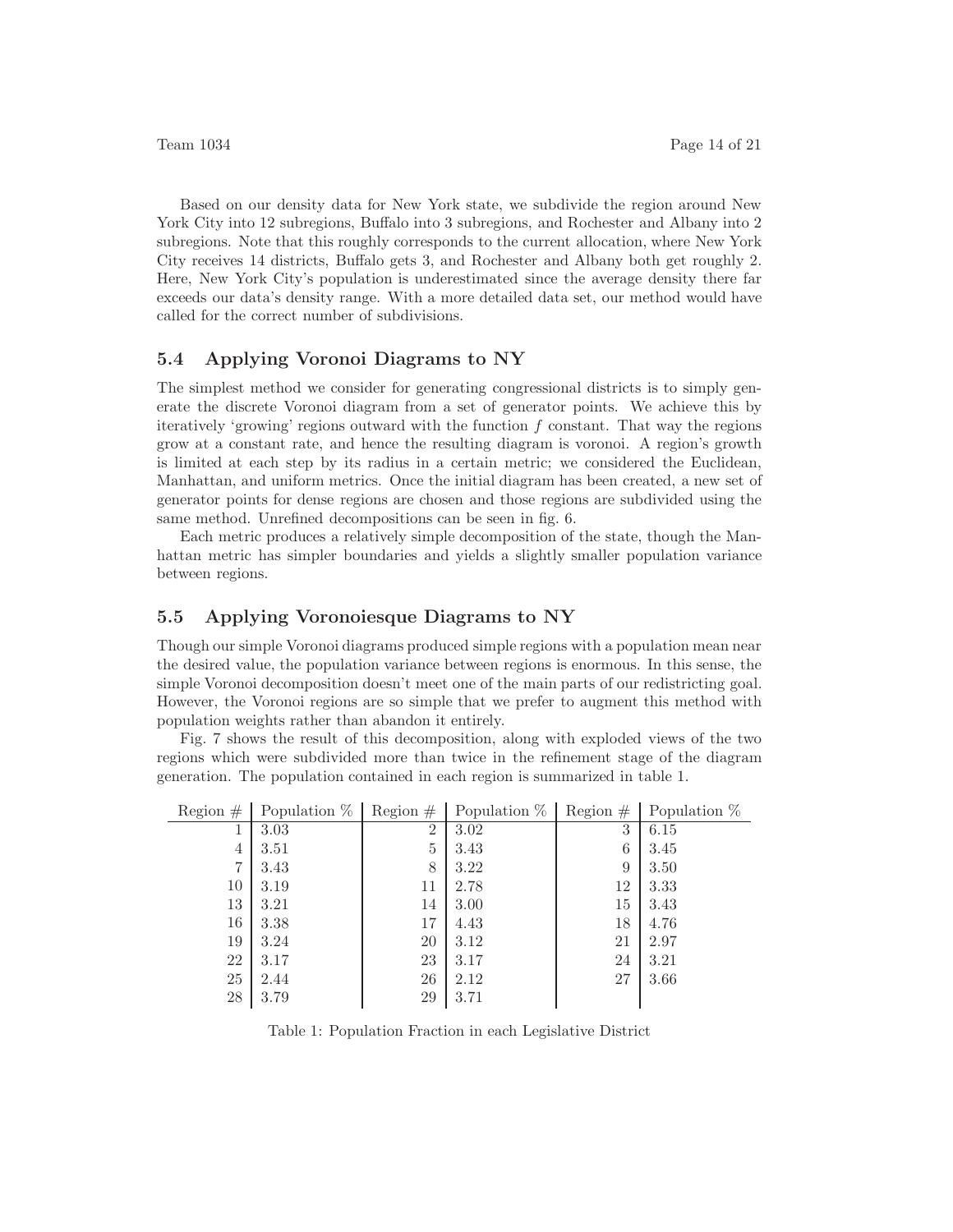

(a) Regions created using the Manhattan metric before subdivisions. Average Population  $= (3.5 \pm 2.2)\%$ .

(b) Regions created using the Euclidean metric before subdivisions. Average Population  $=(3.7 \pm 2.6)\%$ .



(c) Regions created using the Unifrom metric before subdivisions. Average Population  $=(3.7 \pm 2.6)\%$ .

Figure 6: Voronoi diagrams generated with three distance metrics before subdivision of densely populated regions. (Dots in each region represent generator point locations.)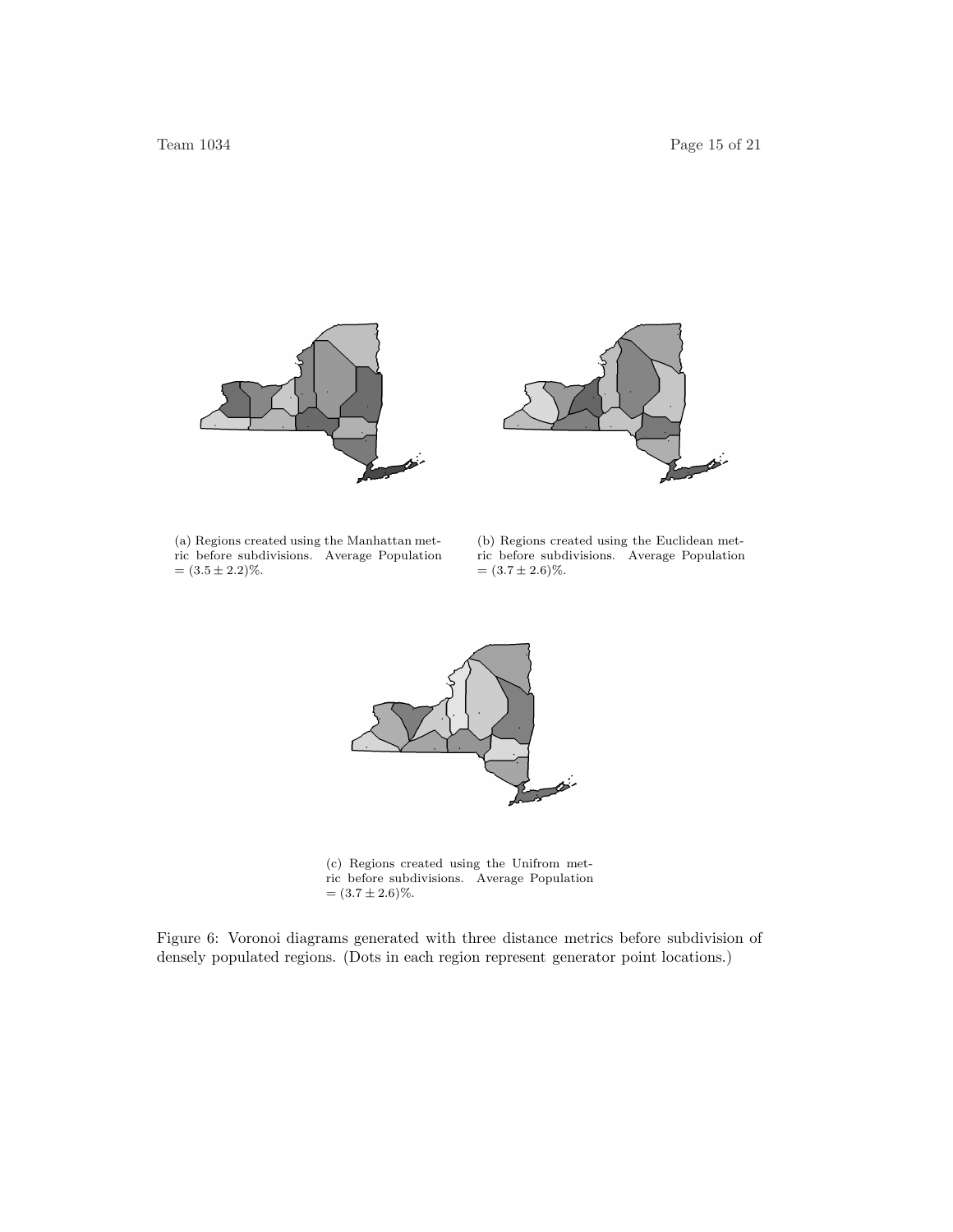

#### (a) Overall New York Voronoiesque regions





(b) Exploded view of regions around Buffalo. (c) Exploded view of regions around Long Island.

Figure 7: Districts created by the Voronoiesque diagram for New York state. Average population per region =  $(3.34 \pm 0.74)\%$ . (Dots in each region represent generator point locations.)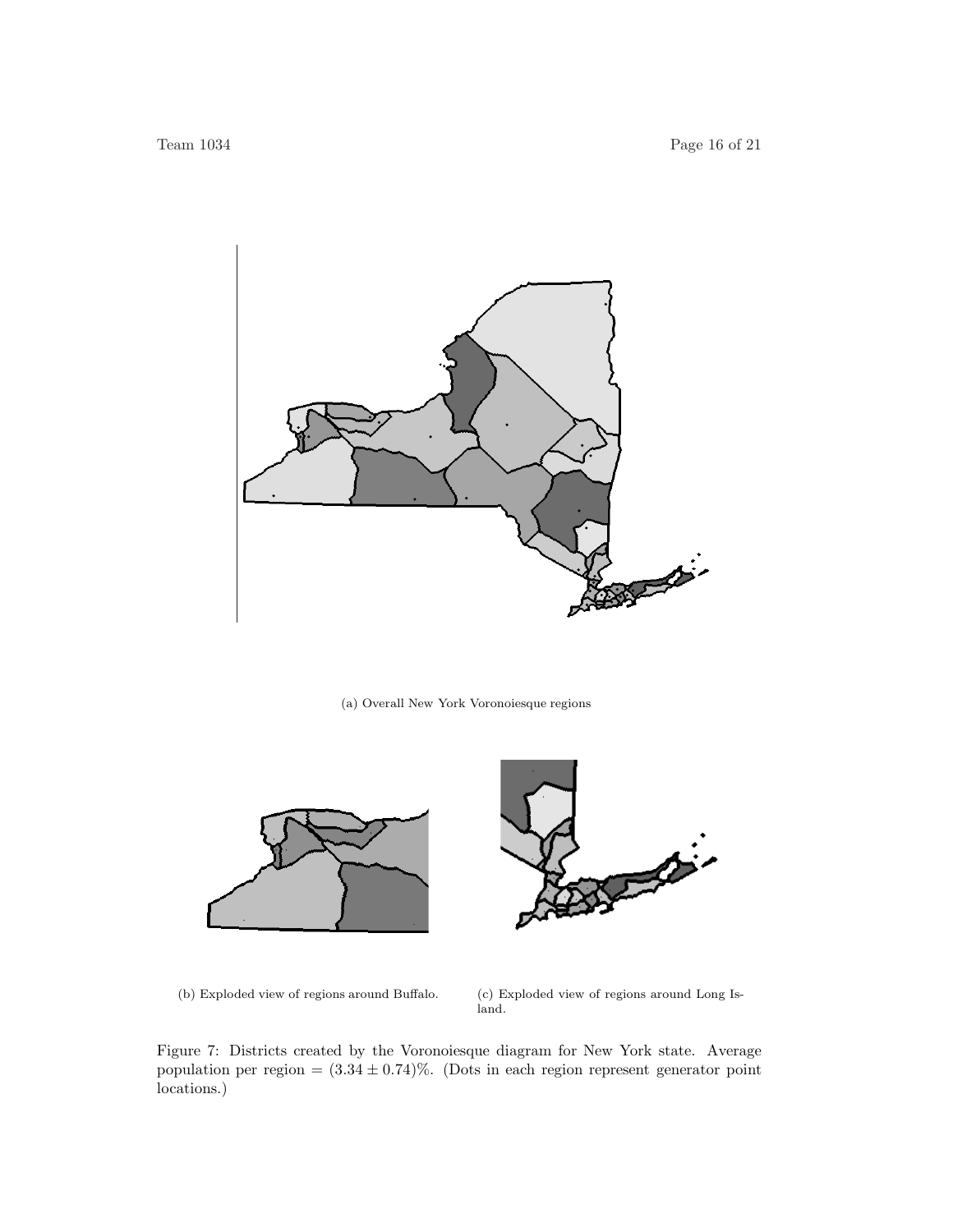#### **5.6 Precisely Defining Boundary Lines**

It is not satisfactory to say the regions created by our models should define the final boundary locations. In the least, boundaries should be tweaked so that they don't accidentaly divide houses into two districts. However, given the scale at which the Voronoi and Voronoiesque diagrams were drawn, it seems reasonable to assume that their boundaries could be modified to trace existing boundaries—like county lines, ZIP codes, or city streets—without changing their general shape or average population appreciably. As an example, the average area of a ZIP code in New York state is  $\approx 10$  *sq.mi.* and roughly 200 city blocks per square mile in Manhattan, while the minimum size of one of our Voronoi regions is 73 *sq.mi*. and the average size is  $\approx 2,000$  *sq.mi.*. Therefore it seems reasonable that we could approximate the boundaries of our Voronoi and/or Voronoiesque diagrams by preexisting boundaries.

# **6 Analysis**

#### **6.1 New York State Results**

We turn now to a discussion of how well our results from the previous section meet our original specification for redistricting. In terms of simplicity of generated districts, our Voronoi diagram method is a clear winner, particularly when applied with the Manhattan metric: the generated regions are contiguous and compact while their boundaries, being unions of line segments, are about the simplest that could be expected. However, this method falls short in achieving equal population distribution among the regions, since the variance in the average population per region is on the order of the average population itself.

As may be expected in any sort of high-dimensional optimization problem, there is an essential tradeoff in this problem between the simplicity of the legislative districts and their respective populations. Accordingly, when we modify the Voronoi diagram method to generate population-weighted Voronoiesque regions, we cut the population variance by a factor of four—from  $\pm 2.8\%$  to  $\pm 0.7\%$ —while suffering a small loss in the simplicity of the resulting regions. In particular, regions in the Voronoiesque diagrams appear to be less compact and their boundaries are more complicated than their Voronoi diagram counterparts, though contiguity is still maintained.

Finally, we noted in the previous section that any actual implementation of a diagram generated from either of our methods would have to make small, localized modifications to ensure the district boundaries make sense from a practical perspective. Though this would appear to open the door for the same sort of politically-biased district manipulations our methods were aiming to avoid in the first place, we think the size of the necessary deviations (on the order of miles) is small enough when compared to the size of a Voronoi or Voronoiesque region (on the order of tens or hundreds of miles) to make the net effect of these variations insignificant. Therefore, though we have provided only a first-order approximation to the congressional districts, we have left little room for Gerrymandering to occur.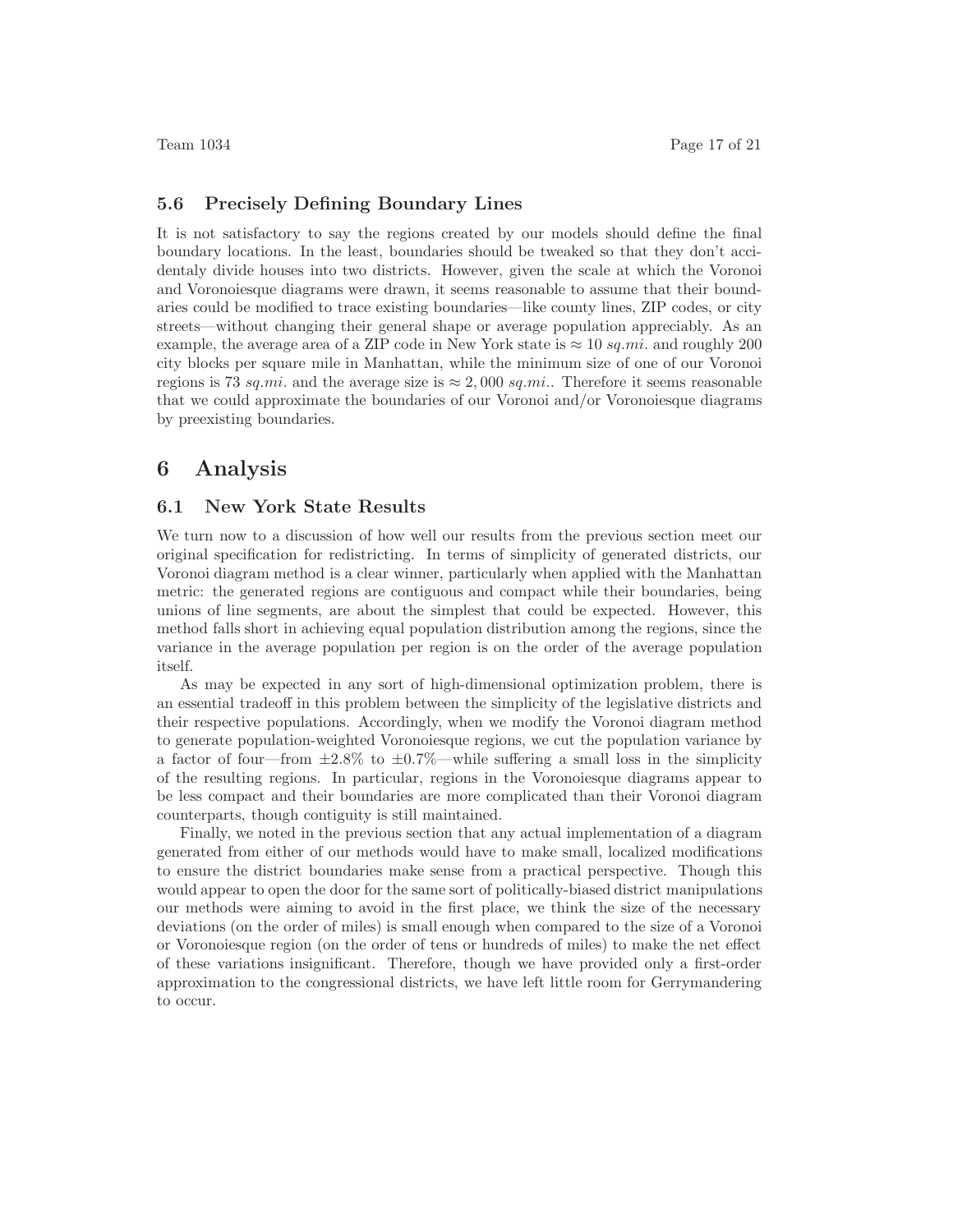#### **6.2 General Results**

We already know how well our results worked for New York. How effective is our method in general? We examine the results for an arbitrary state including worst case scenarios for each criteria.

#### **Population Equality**

The largest problem with this requirement occurs when we try to make regions too simple. Typically, our Voronoi method has the most room for error here. If a state has a series of high population density peaks with a relatively uniform decrease in population density extending away from each peak, then the regions will differ quite a bit. This is because in this situation, ratios of populations are then roughly equal to the ratios of areas between regions. However, our final method focuses primarily on population so equality is much easier to regulate here.

#### **Contiguity**

Contiguity problems arise often if the state itself has little compactness, like Florida, or if the state has some sort of sound like Washington. The first two methods focus more on population density without really acknowledging the boundaries of the state itself. So it's possible for one region to be separated by some geographic obstruction like a body of water or a mountain range. Again the final method fixes this by growing in increments, this allows for state boundaries to be defined. Then regions wouldn't grow over but around specified obstacles.

#### **Compactness**

Unfortunately, the final method doesn't do everything, it is the least likely candidate for generating compact regions. The first two are most successful in this area. The first method creates all convex regions. Though the second can't guarantee convexity, its form is similar in shape and size to the first. Furthermore, one nice property of the generated regions from the first method is that there is a way to make slight adjustments to the boundaries while still maintaining convexity (see  $\S 7.1$ ) This is good for taking population shifts across districts into account between redistricting periods.

# **7 Improving the Method**

Now that the problem areas have been defined, we offer some ways to reduce the effect of these problems.

## **7.1 Boundary Refinement**

Consider the Voronoi diagram method. We know this approach is good at generating polygonal districts but not as successful at maintaining population equality. One such method that helps is vertex repositioning. Notice that adjacent districts generated by this method all share a vertex common to at least three boundaries. From this vertex extends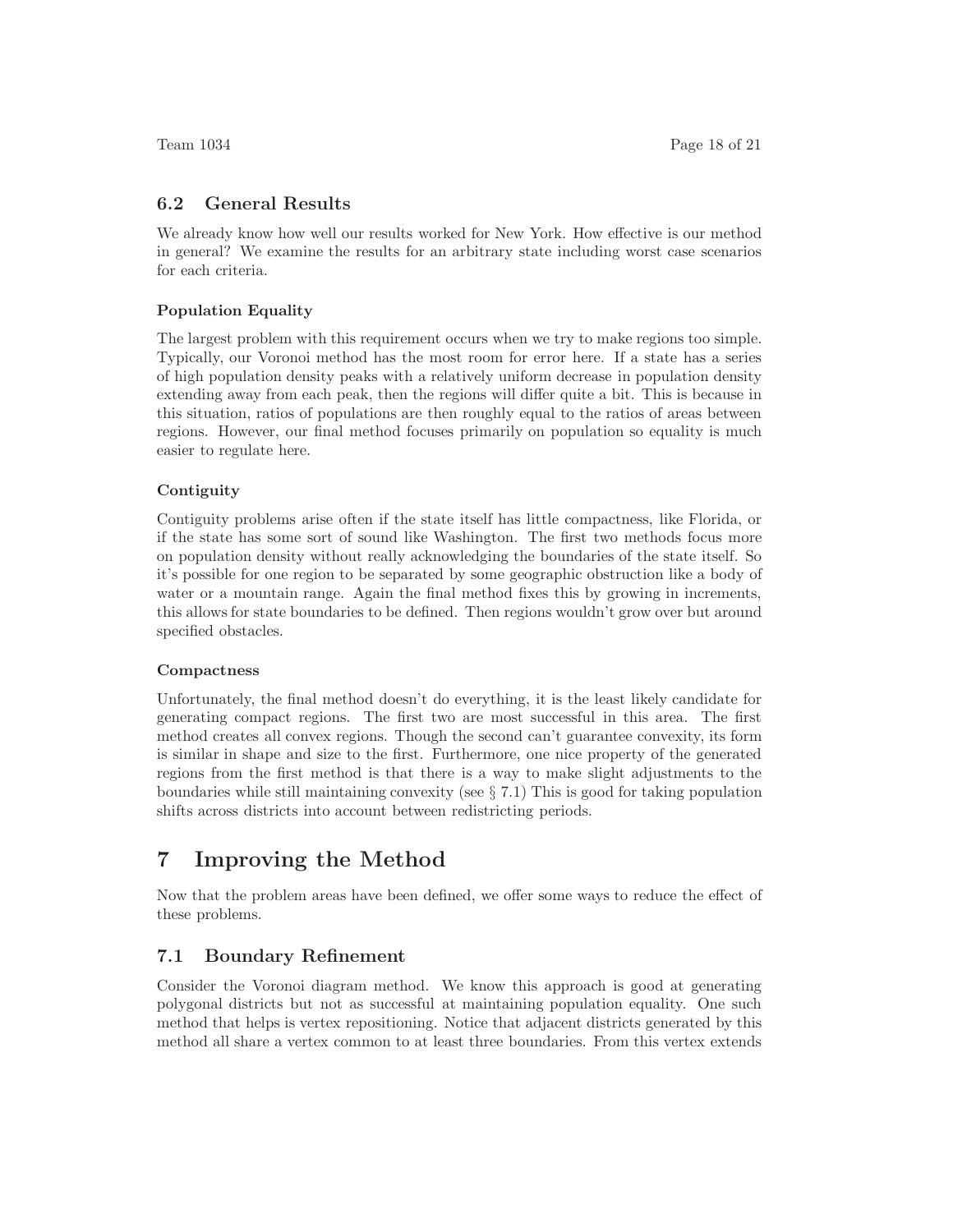

Figure 8: Illustration of Voronoi diagram generation which takes geographic obstacles into account.

a finite number of line segments that partially define the boundaries of these adjacent regions. Connecting the endpoints of these segments yields a polygon. Now we are free to move the common vertex anywhere in the interior of this polygon while still maintaining convexity. With this we can redraw boundaries between regions that are significantly different in population size and in doing so help equalize each of the regions.

There are also ways to adjust population inequality in the Voronoiesque method. Looking at the region with the lowest population, systematically increase the area of the lowpopulation regions while decreasing the area of the neighboring high-population regions.

## **7.2 Geographic Obstacles**

Our method doesn't implement geographic areas such as rivers, mountains, canyons, and other prominent features. The Voronoiesque method, however, has the potential to impliment these features. The same algorith that detects intersections between vornoiesque regions can detect a defined geographic boundary and stop growing in that direction. An illustration of this idea is shown in fig. 8.These geographic obstacles would be chosen by the redistricting committee.

# **8 Bulletin to the Voters of the State of New York**

### **READ ON FOR IMPORTANT INFORMATION REGARDING YOUR REP-RESENTATIVE GOVERNMENT**

Authorities within your state's government recently realized that during reapportionment the process by which your state's number of congressional representatives changes—the incumbent political leaders tend to *Gerrymander* the boundaries of congressional districts, redrawing them to influence future elections in their favor. As this can undermine equal representation for all citizens, the State of New York commissioned an interdisciplinary team of mathematicians and engineers to create an objective procedure for redistricting that can be applied in the future to prevent partisan influence over congressional district boundaries.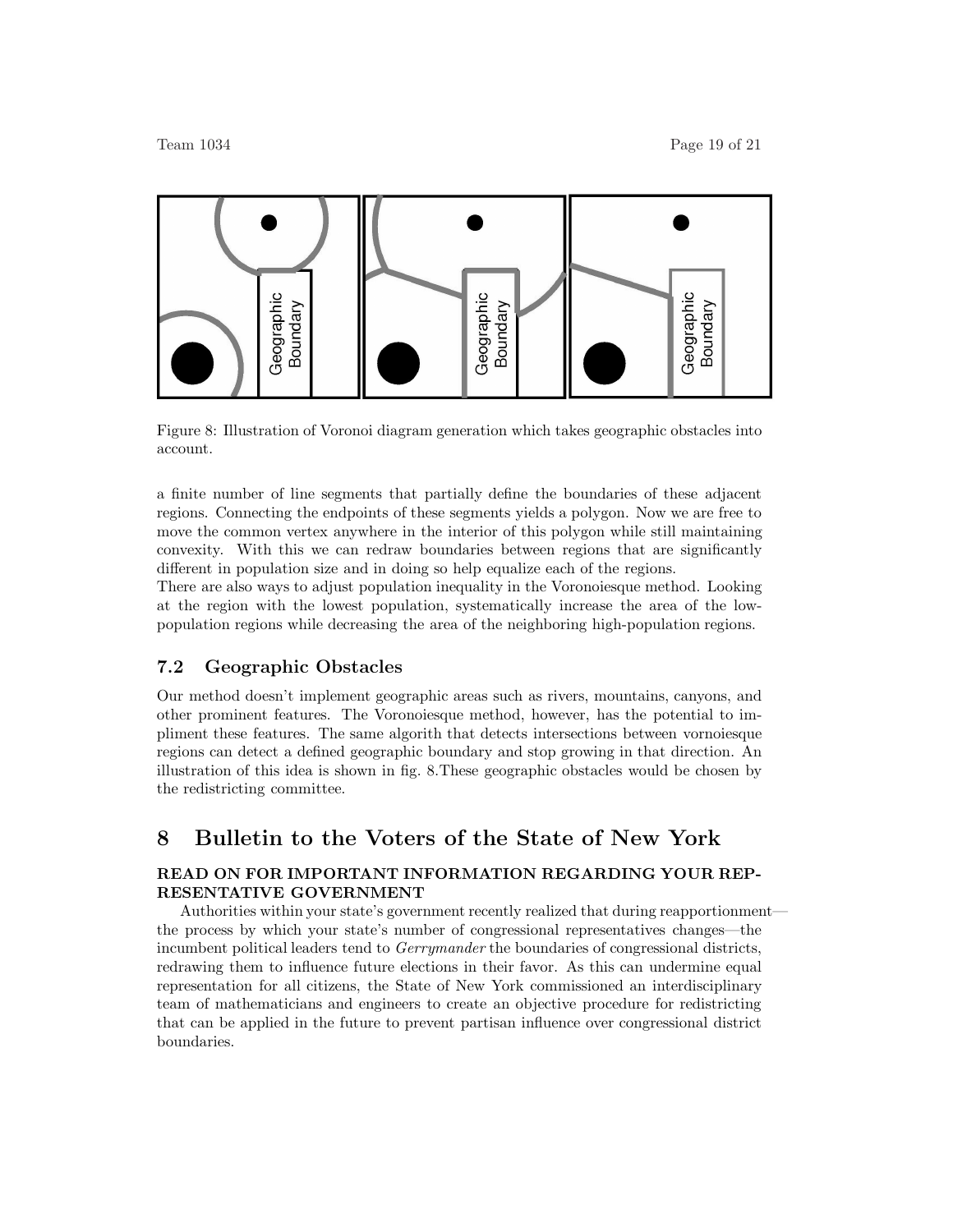The team came to the conclusion that to be fair to all, congressional districts should:

- **be connected**,
- **contain equal populations**,
- **be as compact as possible**, and
- **not unnecessarily subdivide large cities**.

Accordingly, they created a simple method for generating districts that meet these criteria. The method is based on a geometrical structure known as a *Voronoi diagram*, which describes a partition of your state into compact, connected regions generated from a set of initial points; see figure 1 for an example. Since the regions are supposed to envelop equal populations, the initial points were chosen at major population centers (like New York City, Buffalo, Rochester, and Albany, among others). The regions are then 'grown' out from these population centers as in figure 2 until the entire state is covered.

To ensure the districts end up with roughly equal populations, a regions' growth is limited by the population contained within it. This results in a final diagram which has connected, compact regions with small population variation. In other words, diagrams generated with this method fulfill the guidelines for creating fair legislative districts.

The new district diagram is illustrated in figure 7. This diagram is composed of 29 distinct congressional districts, each of which contains close to 3*.*4% of the total state population. But more important than the precise population contained in each region is the fact that the districts were generated objectively by a computerized method, so *partisan politics play no role in the result*. This ensures that the next time boundary lines are drawn, they will provide an impartial partition of our state's population, with no room for Gerrymandering.

# **9 Conclusion**

There are many methods in existence for drawing district boundaries. Most of these models are successful in what is sets out to do. However, many of them depend on current state divisions as a starting points for creating districts. Our model differs in that we only require the use of a state's population distribution and as an option can incorporate county, property, and geographic considerations.

Our Voronoiesque model satisfies our proposed goal. We supply a model for a redistricting committee to generate district boundaries that are simple, contiguous, and produce districts with equal populations. In particular, we found that Voronoiesque diagrams redistrict New York very well. What's particularly attractive about all the methods is that generating the districts is intuitive and accessible to the general public and also the computer generation process takes less than 10 seconds to complete.

# **References**

[1] U.S. Census Bureau. 2005 first edition tiger/line data, Feb. 2007.